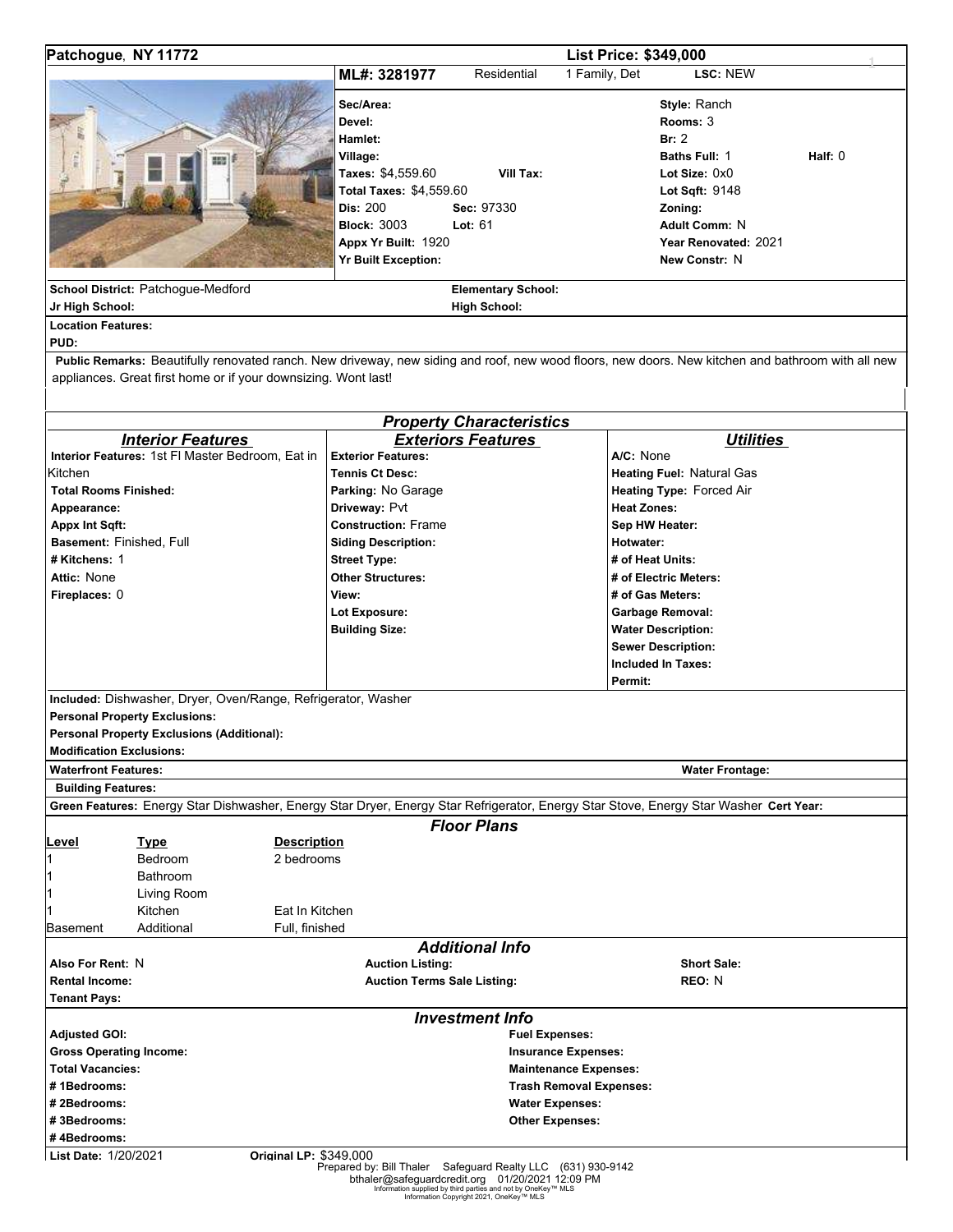**List Date:** 1/20/2021 **Original LP:** \$349,000 **Prior LP: List Price:** \$349,000 **Owner Financing:**

**Occupancy:**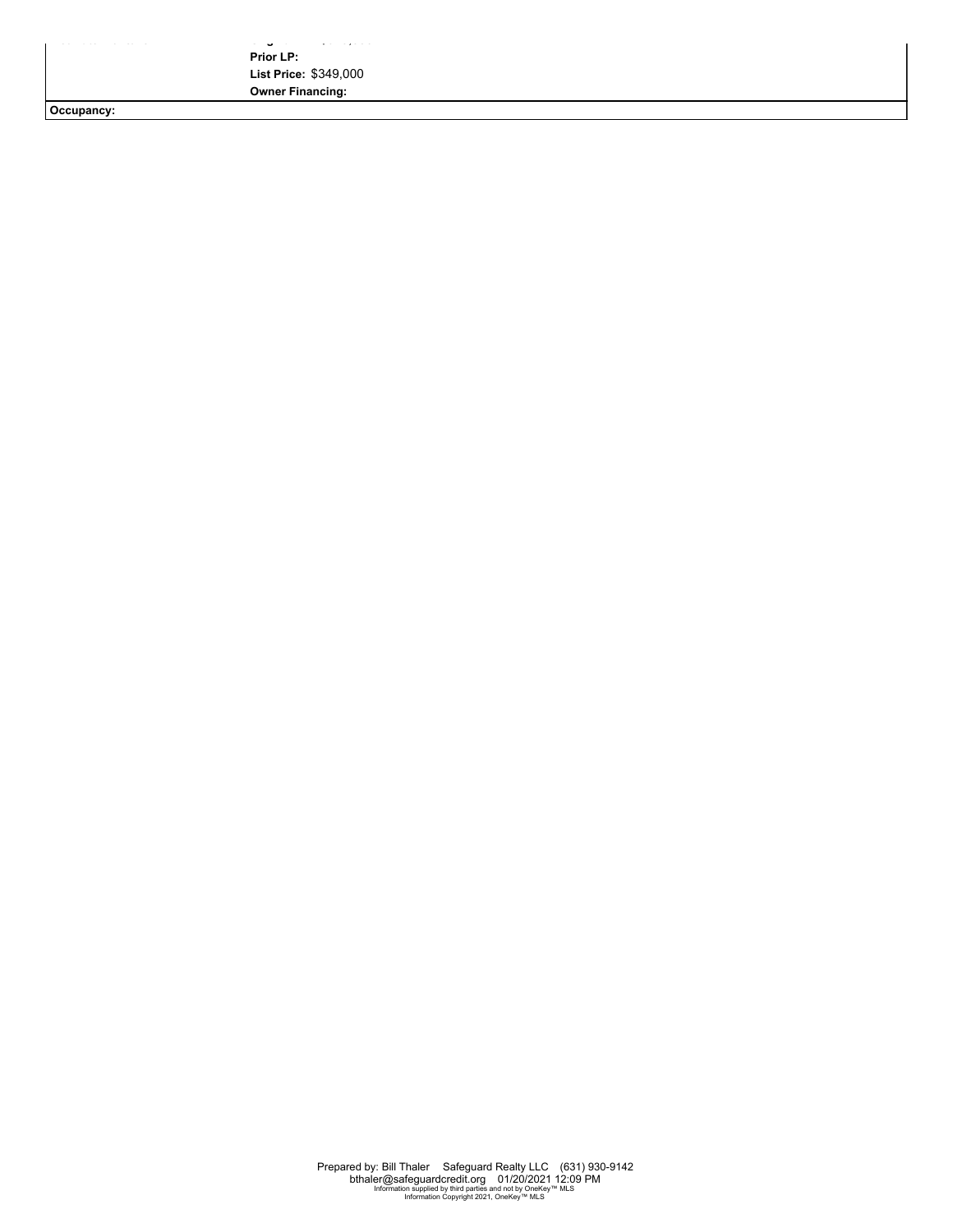**Sec/Area: Schools:** Patchogue-Medford **Lot Size:** 0x0 **Apx Year Built:** 1920 **Adult Comm:** N **Waterfront Features:**

**Rooms:** 3 **Br:** 2 **Baths:** 1 **#Kitchens:** 1 **Style:** Ranch, 1 Family, Det **Basement:** Finished, Full **Construction:** Frame

## Patchogue, NY, 11772 **List Price:** \$349,000

**Taxes:** \$4,559.60 **Vill Tax: ML#: 3281977 LSC:** NEW **Total Taxes:** \$4,559.60 **Heating Type:** Forced Air **Heating Fuel:** Natural Gas **Parking:** No Garage **Driveway:** Pvt

**Interior Features:** 1st Fl Master Bedroom, Eat in Kitchen